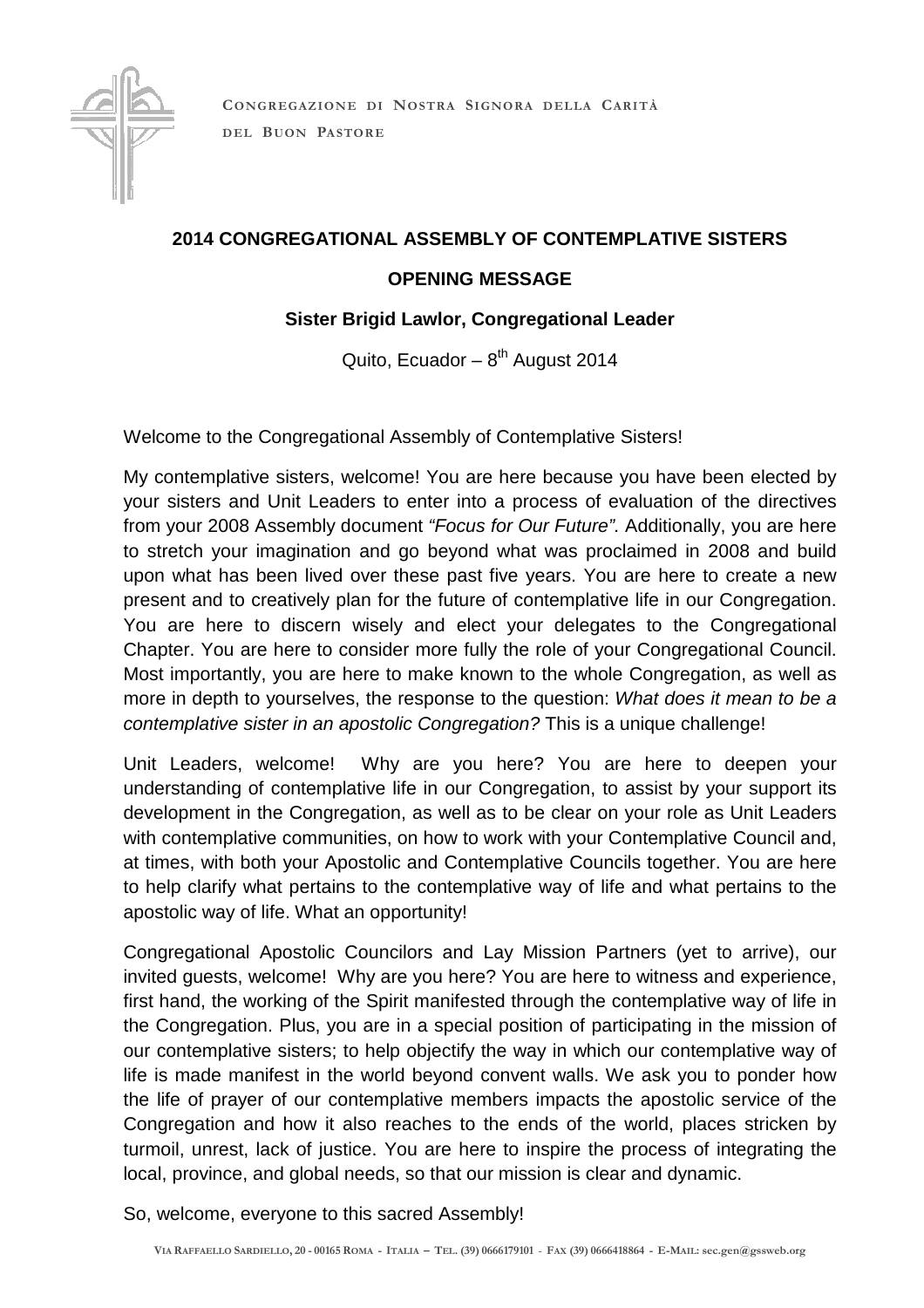You might remember the poem "The Heart of the Matter" written by Charles Péguy, which we (CLT) used in our message to your Province Chapters and Sector/Regional Assemblies. In it, we highlighted the need for sharing dreams, having a little patience, a little humor, some small courage and a listening heart. Do you remember? It goes on to say: God will do the rest!

Well, our Shepherd God has been working hard – and you have been energized by the Spirit. I challenge you with more reflection on the poem. Charles Péguy goes on to say:

> Then, they will risk, And wonder at their daring… Run and marvel at their speed… Build and stand in awe at the beauty of their building.

You will risk and reflect on Article One. Were any of you present at the General Assembly of 2003 in which you recommended its approval at the 2003 Congregational Chapter? We have been living Article One for 11 years. I repeat, 11 years. It is not a new reality in the Congregation! Is now the time to stop talking about it and become even more clear about the living of it?

Were any of you present at the Intercontinental Assembly of Contemplative Sisters in 2008, in which we reviewed the integrated Constitutions which were approved at the 2009 Congregational Chapter? Is now the time to understand all the articles and statutes in our Constitutions? Particularly, those aspects which pertain to the contemplative way of life and those which pertain to both ways of life in the Congregation? Is now the time to really know and live them and allow ourselves to comprehend the action of the Spirit contained in those words? In light of our reunification through merger with the Sisters of Our Lady of Charity, we have a new task! We will be looking at the revisions to the Prologue as part of this Assembly. I ask you to pay particular attention to those sections which speak directly about you – about the history of contemplative life.

Were any of you present at the sessions that related to contemplative life today? They were held in Colombia, Costa Rica, India and Chile. How have you lived the essential elements since then? I kindly ask you to deepen the contemplative aspect of justice, particularly when you refer to justice being incorporated into the very essence of the contemplative way of life. Sr. Hedwig Jöhl, past presenter at different sessions, has returned to assist us in deepening this aspect. Regarding the many other sessions held in the Congregation in which you participated, what did you take home from these sessions? What did you internalize? What type of experience are you bringing to our Assembly here?

You will wonder at their daring. Let's look at your Congregational Contemplative Council - the pioneer women whom you elected to be the first among you to serve in this role. You will learn more about the work that they have accomplished. They succeeded because of your daring and the input that you gave during the many visits